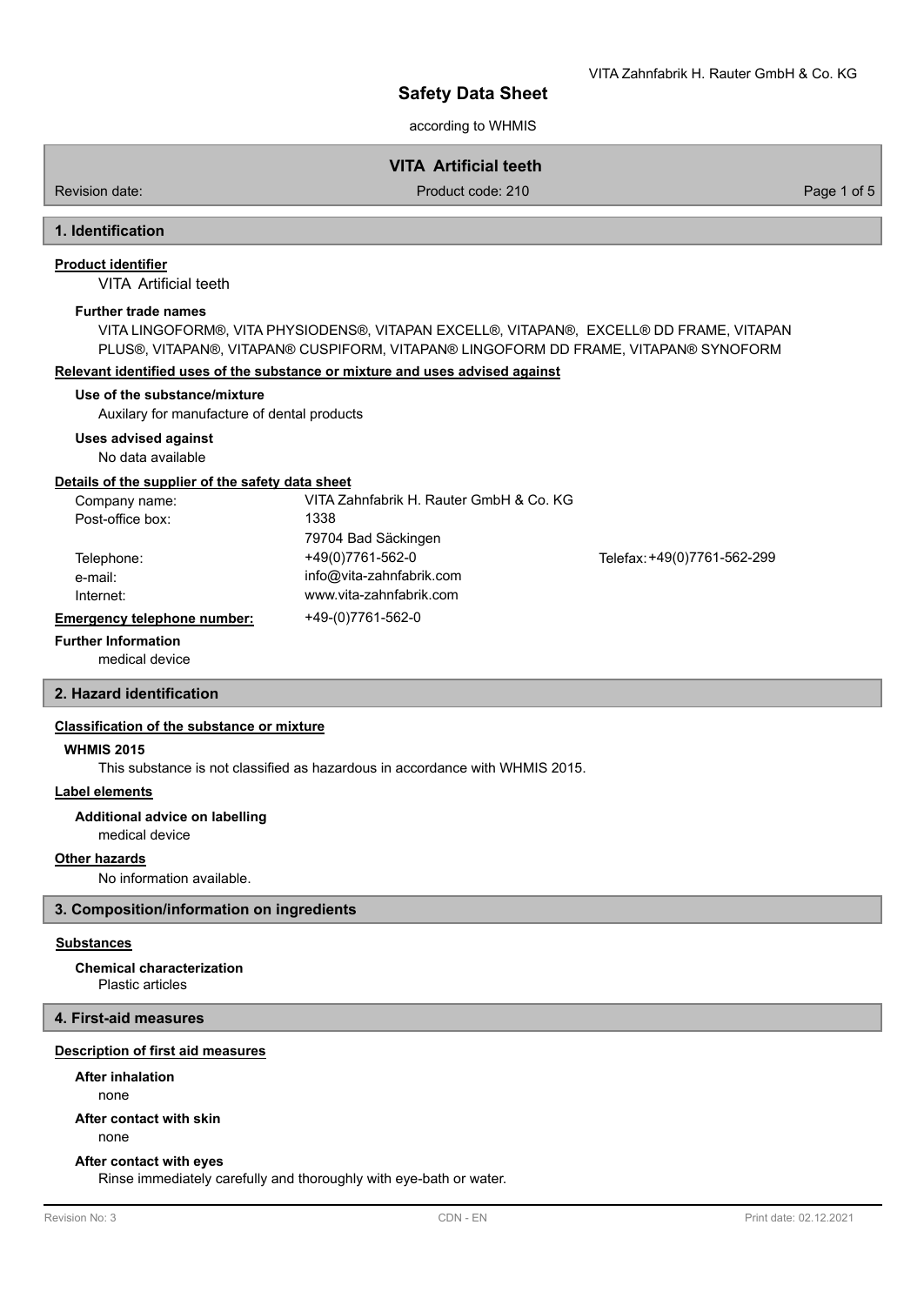according to WHMIS

# **VITA Artificial teeth**

Revision date: Product code: 210 Product code: 210 Page 2 of 5

**After ingestion**

none

## **Most important symptoms and effects, whether acute or delayed**

No information available.

## **Indication of immediate medical attention and special treatment needed**

Treat symptomatically.

## **5. Fire-fighting measures**

## **Extinguishing media**

#### **Suitable extinguishing media**

Co-ordinate fire-fighting measures to the fire surroundings.

## **Specific hazards arising from the hazardous product**

Non-flammable.

## **Special protective equipment and precautions for fire-fighters**

In case of fire: Wear self-contained breathing apparatus.

#### **Additional information**

Collect contaminated fire extinguishing water separately. Do not allow entering drains or surface water.

## **6. Accidental release measures**

#### **Personal precautions, protective equipment and emergency procedures**

## **General measures**

No special measures are necessary.

## **Environmental precautions**

Do not allow to enter into surface water or drains.

#### **Methods and material for containment and cleaning up**

## **Other information**

Take up mechanically. Treat the recovered material as prescribed in the section on waste disposal.

#### **Reference to other sections**

Safe handling: see section 7 Personal protection equipment: see section 8 Disposal: see section 13

#### **7. Handling and storage**

#### **Precautions for safe handling**

#### **Advice on safe handling**

No special measures are necessary.

#### **Advice on protection against fire and explosion**

No special fire protection measures are necessary.

## **Further information on handling**

No special measures are necessary.

#### **Conditions for safe storage, including any incompatibilities**

## **Requirements for storage rooms and vessels**

No special measures are necessary.

## **Hints on joint storage**

No special measures are necessary.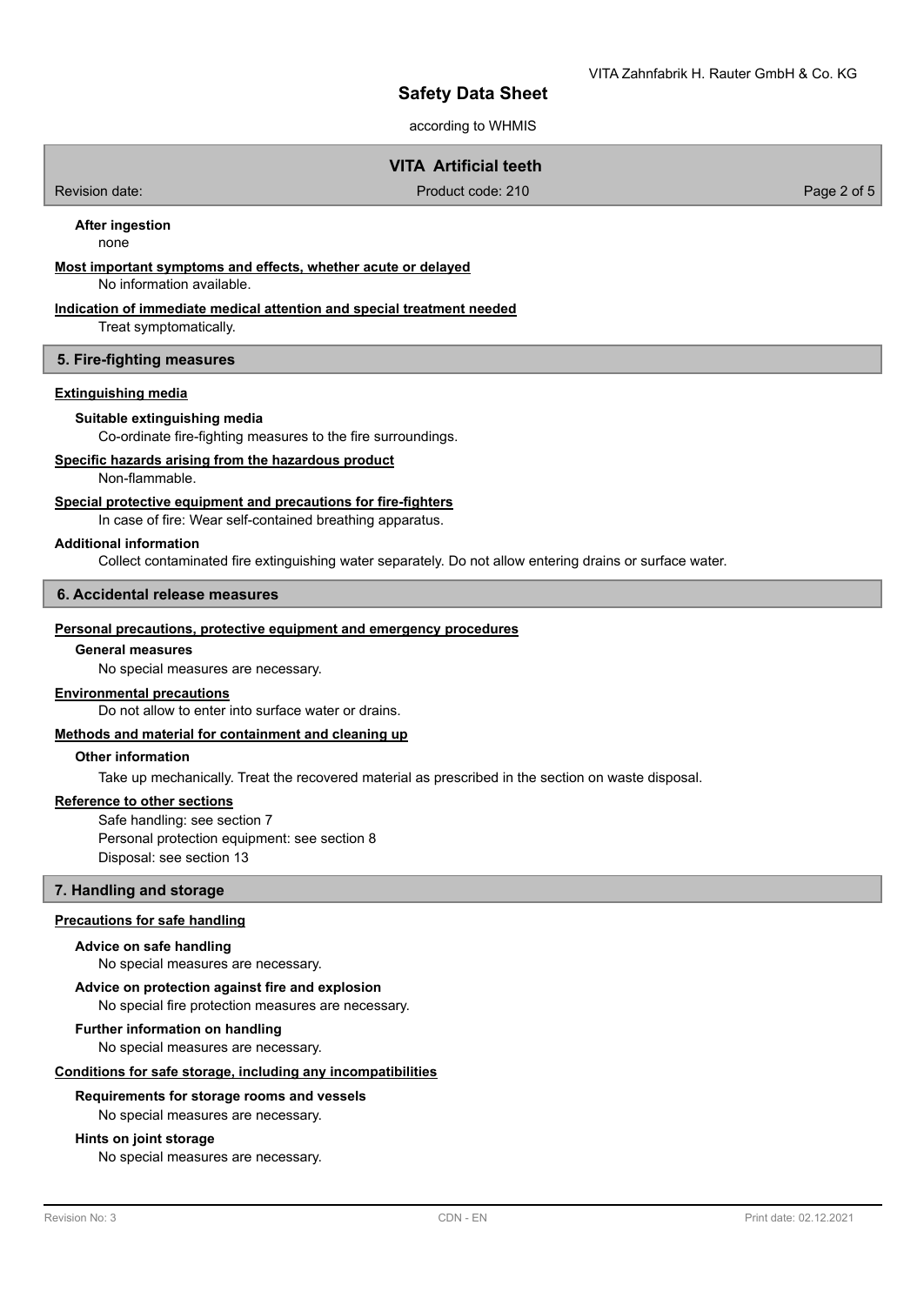according to WHMIS

# **VITA Artificial teeth**

Revision date: Product code: 210 Product code: 210 Page 3 of 5

## **8. Exposure controls/Personal protection**

## **Control parameters**

# **Exposure controls**

# **Appropriate engineering controls**

No special measures are necessary.

# **Protective and hygiene measures**

No special measures are necessary.

#### **Eye/face protection**

No special measures are necessary.

## **Hand protection**

When handling with chemical substances, protective gloves must be worn with the CE-label including the four control digits. The quality of the protective gloves resistant to chemicals must be chosen as a function of the specific working place concentration and quantity of hazardous substances. For special purposes, it is recommended to check the resistance to chemicals of the protective gloves mentioned above together with the supplier of these gloves.

## **Skin protection**

No special measures are necessary.

## **Respiratory protection**

No special measures are necessary.

## **9. Physical and chemical properties**

## **Information on basic physical and chemical properties**

| Physical state:<br>Colour:                         | solid |                                  |
|----------------------------------------------------|-------|----------------------------------|
| pH-Value:                                          |       | not determined                   |
| Changes in the physical state                      |       |                                  |
| Melting point:                                     |       | not determined                   |
| <b>Flammability</b><br>Solid/liquid:<br>Gas:       |       | not determined<br>not applicable |
| Lower explosive limits:                            |       | not determined                   |
| Upper explosive limits:                            |       | not determined                   |
| <b>Self-ignition temperature</b><br>Solid:<br>Gas: |       | not determined<br>not applicable |
| Decomposition temperature:                         |       | not determined                   |
| <b>Oxidizing properties</b><br>Not oxidising.      |       |                                  |
| Vapour pressure:<br>(at 50 $^{\circ}$ C)           |       | <=1100 hPa                       |
| Density:                                           |       | not determined                   |
| Water solubility:                                  |       | No                               |
| Solubility in other solvents<br>not determined     |       |                                  |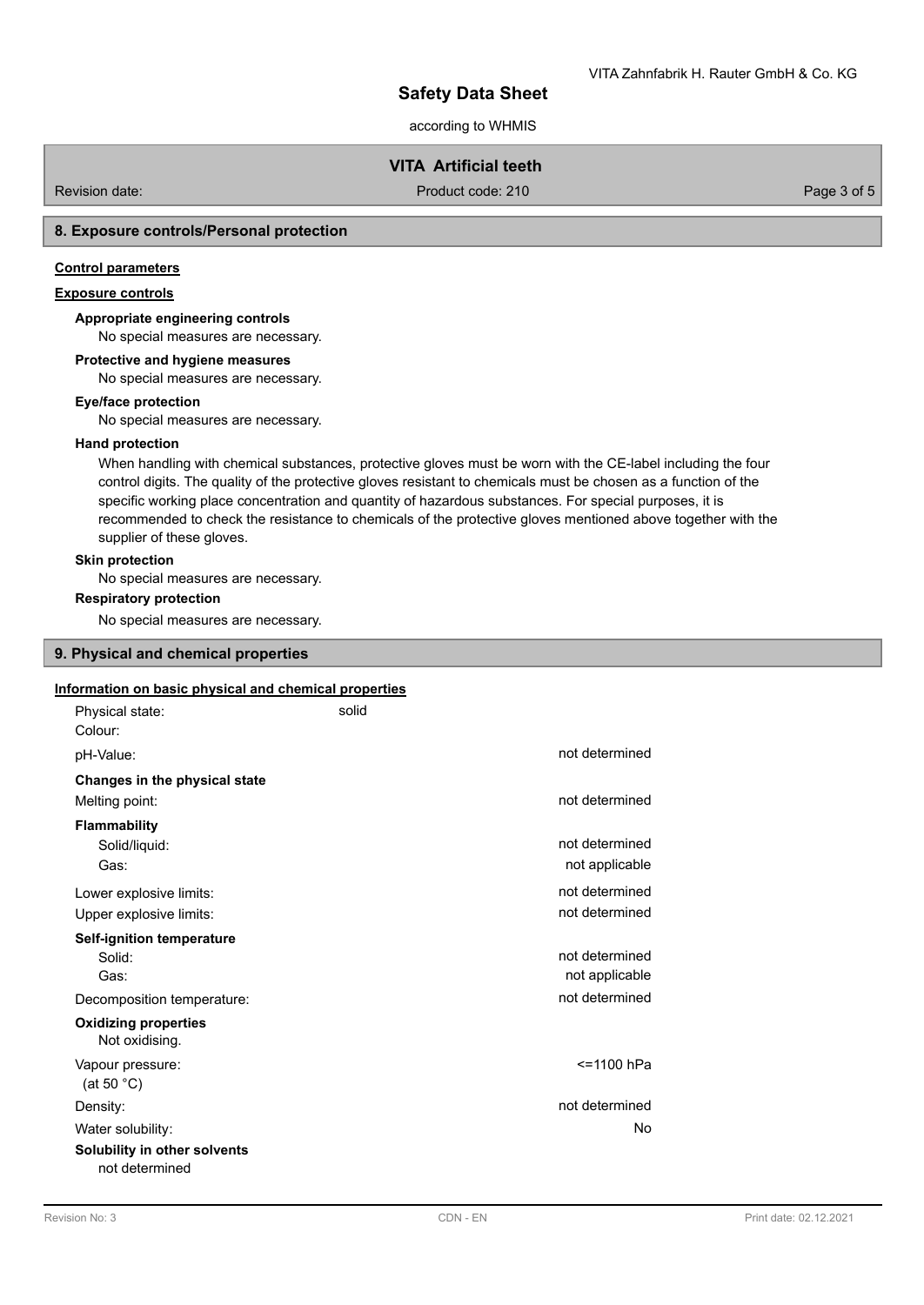## according to WHMIS

| <b>VITA Artificial teeth</b>           |                   |             |  |  |
|----------------------------------------|-------------------|-------------|--|--|
| Revision date:                         | Product code: 210 | Page 4 of 5 |  |  |
| Partition coefficient n-octanol/water: | not determined    |             |  |  |
| Relative vapour density:               | not determined    |             |  |  |
| Evaporation rate:                      | not determined    |             |  |  |
| <b>Other information</b>               |                   |             |  |  |
| Solid content:                         | 0.0 %             |             |  |  |

## **10. Stability and reactivity**

## **Reactivity**

No hazardous reaction when handled and stored according to provisions.

# **Chemical stability**

The product is stable under storage at normal ambient temperatures.

# **Possibility of hazardous reactions**

No known hazardous reactions.

## **Conditions to avoid**

none

#### **Incompatible materials**

No information available.

## **Hazardous decomposition products**

No known hazardous decomposition products.

#### **11. Toxicological information**

## **Information on toxicological effects**

#### **12. Ecological information**

#### **Ecotoxicity**

The product is not: Ecotoxic.

## **Persistence and degradability**

The product has not been tested.

#### **Bioaccumulative potential**

The product has not been tested.

#### **Mobility in soil**

The product has not been tested.

#### **Other adverse effects**

No information available.

#### **Further information**

Do not allow to enter into surface water or drains. Do not allow to enter into soil/subsoil.

## **13. Disposal considerations**

#### **Waste treatment methods**

#### **Disposal recommendations**

Dispose of waste according to applicable legislation.

#### **Contaminated packaging**

Handle contaminated packages in the same way as the substance itself.

## **14. Transport information**